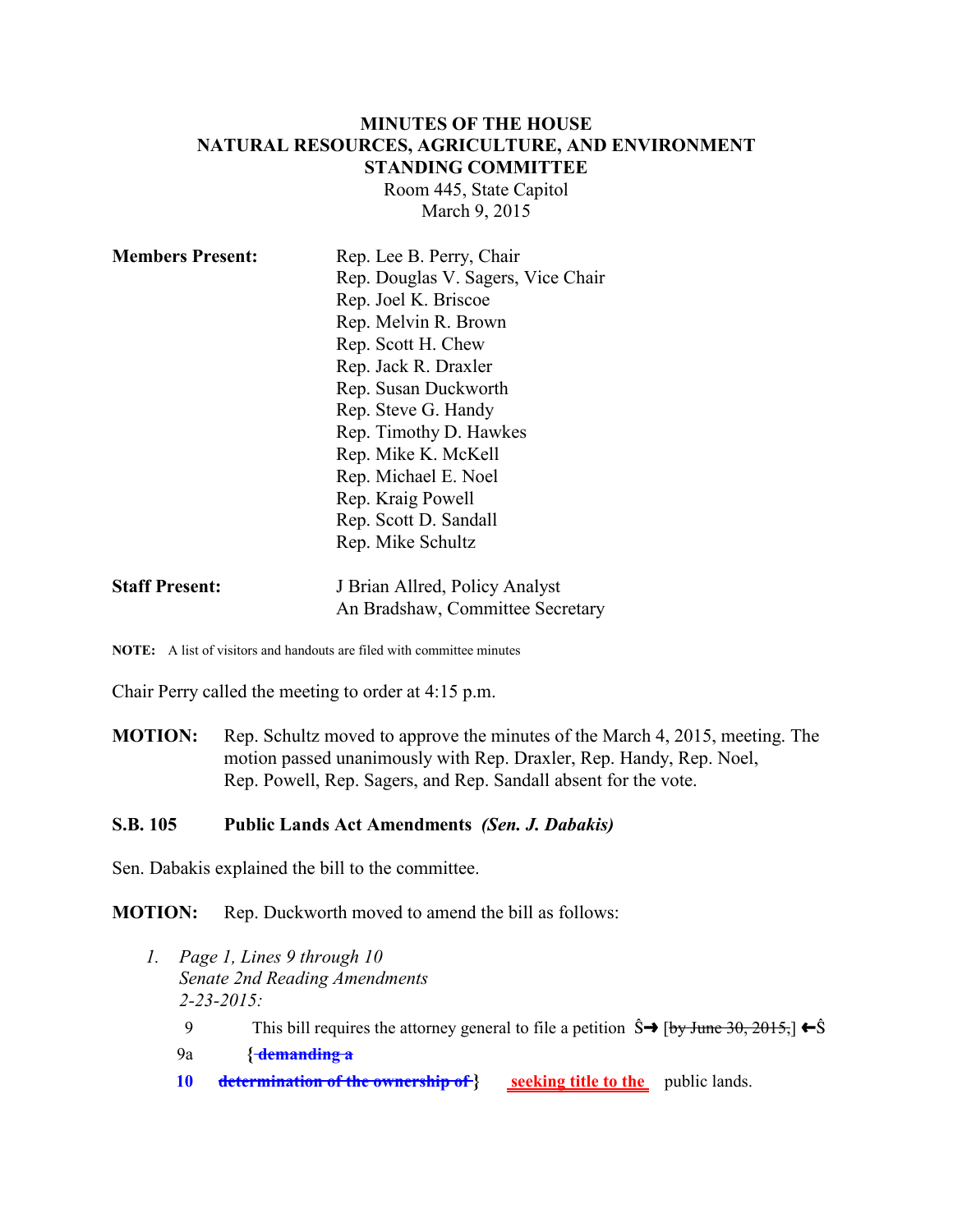House Natural Resources, Agriculture, and Environment Standing Committee March 9, 2015 Page 2

- *2. Page 1, Lines 13 through 14b a.Senate 2nd Reading Amendments b.2-23-2015:*
	- 13 requires the attorney general to file a petition in federal court by June 30,  $\dot{S} \rightarrow$  $[2015]$
	- 13a  $2016 \div \hat{S}$ .
	- 14 **{ demanding a determination of the ownership of } toward securing title to the** public lands **, consistent with Utah law and the Utah enabling act** ;  $\hat{S} \rightarrow$  [and]
	- $14a \rightarrow$  requires the Commission for Stewardship of Public Lands to make a
	- 14b recommendation; and  $\leftarrow$  Ŝ
- *3. Page 2, Lines 28 through 29:*
	- 28 attorney general shall file a petition in federal court on behalf of the state **{ demanding a**
	- **29 determination on the issue of ownership of } toward securing title to the** public lands **, consistent with Utah law and the Utah enabling act** .

The motion passed unanimously with Rep. Noel, Rep. Powell, and Rep. Sagers absent for the vote.

**MOTION:** Rep. Draxler moved to pass the bill out favorably as amended. The motion passed with Rep. Hawkes, Rep. Sagers, Rep. Sandall, and Rep. Schultz voting in opposition and Rep. Noel and Rep. Powell absent for the vote.

### **H.J.R. 25 Joint Resolution Requesting Analysis of Colorado River Management Strategies** *(Rep. J. Briscoe)*

Rep. Briscoe explained the resolution to the committee.

- Spoke to the resolution: Eric Millis, Director, Division of Water Resources and Commissioner, Interstate Streams Steve Erickson, Great Basin Water Network
- Spoke against the resolution: Mark Ward, Utah Association of Counties Redge Johnson, citizen
- **MOTION:** Rep. Duckworth moved to pass the resolution out favorably. The motion failed with Rep. Briscoe, Rep. Chew, and Rep. Duckworth voting in favor.